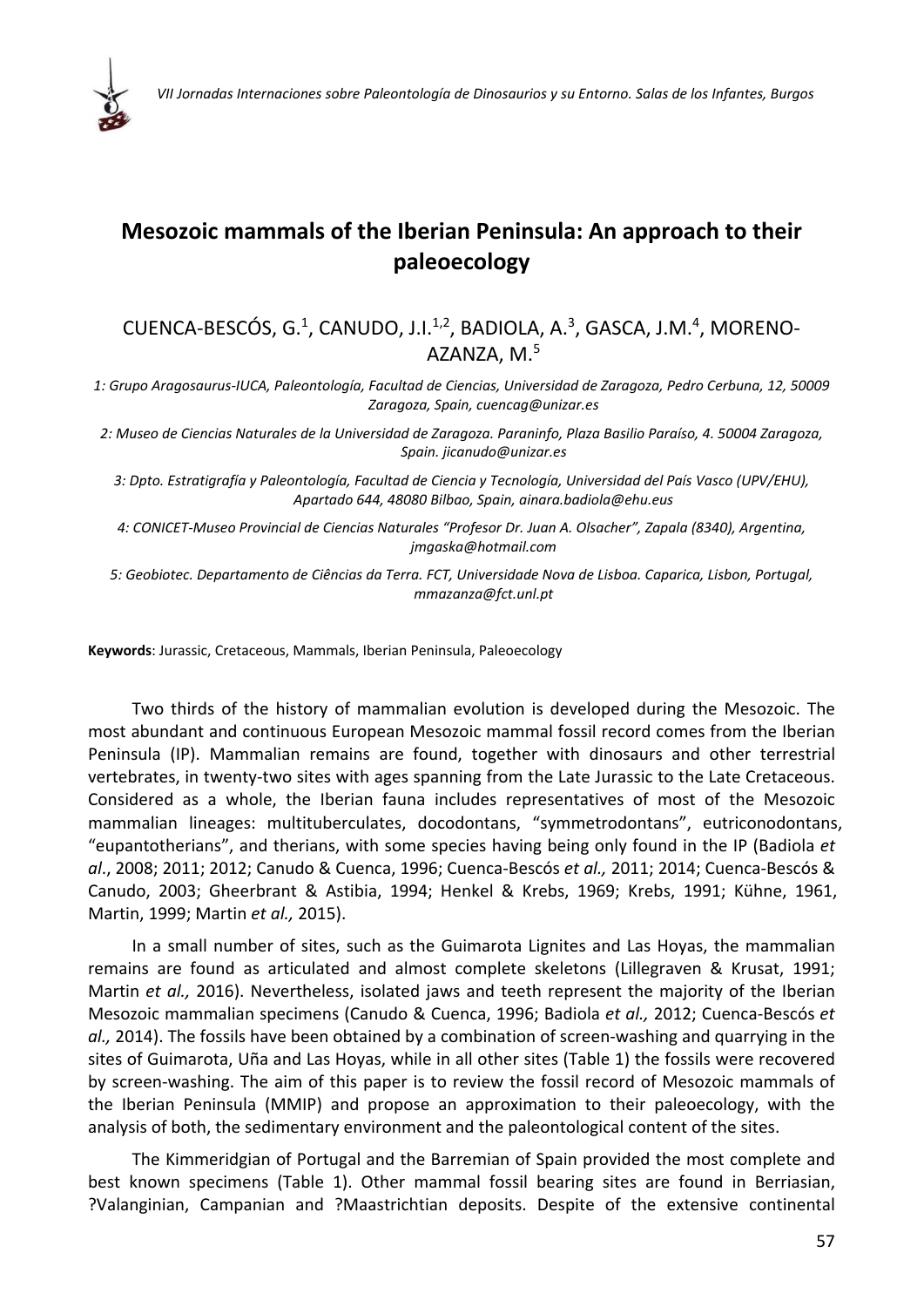

outcrops present in the IP, Aptian or Albian mammals have not been found yet. The Cenomanian to Santonian interval comprises shallow marine facies in most of the IP, so continental tetrapod remains are scarce. Therefore, MMIP present an intermittent fossil record of nearly 85 million years, which ranges from the Kimmeridgian up to the Maastrichtian, with an important Aptian to Santonian Vacuum (lack or record) of 35 million years. We have analysed both the geological and palaeobiological features of the localities bearing MMIP, with data obtained from a total of 69 articles of the literature and our own work.



Table 1. Facies: L=lacustrine: LM= lacustrine with marine influence: F= fluvial: FM: fluvial with marine influence: P= palustrine; C=shallow marine. See text for explanation.

The MMIP are found in six types of sedimentary facies (Table 1): lacustrine and fluvial with or without marine influence (L, LM, F, FM), shallow marine (C), and palustrine (P). Lacustrine facies (L=10) are the most common MMIP bearing localities, representing almost half of the assemblages, with lacustrine assemblages with marine influence adding two more instances (LM=2). The fluvial assemblages are also abundant (FM=5), with two additional records in fluvial assemblages without marine influence (F=2). Palustrine (P=2) and shallow marine (C=1) are the facies with the less number of MMIP localities. The most diverse and rich locality in number of taxa and individuals is by far the Guimarota coal mine. We may guess that during the Jurassic, the most favourable habitats for the tiny mammals where the swampy lacustrine habitats with marine influence represented in the Guimarota Lignites. This high diversity is in part a consequence of sampling bias, since the Guimarota quarry, the only Kimmeridgian site, has being sampled with an intensity only comparable to the Las Hoyas site. During the Barremian, the number of localities